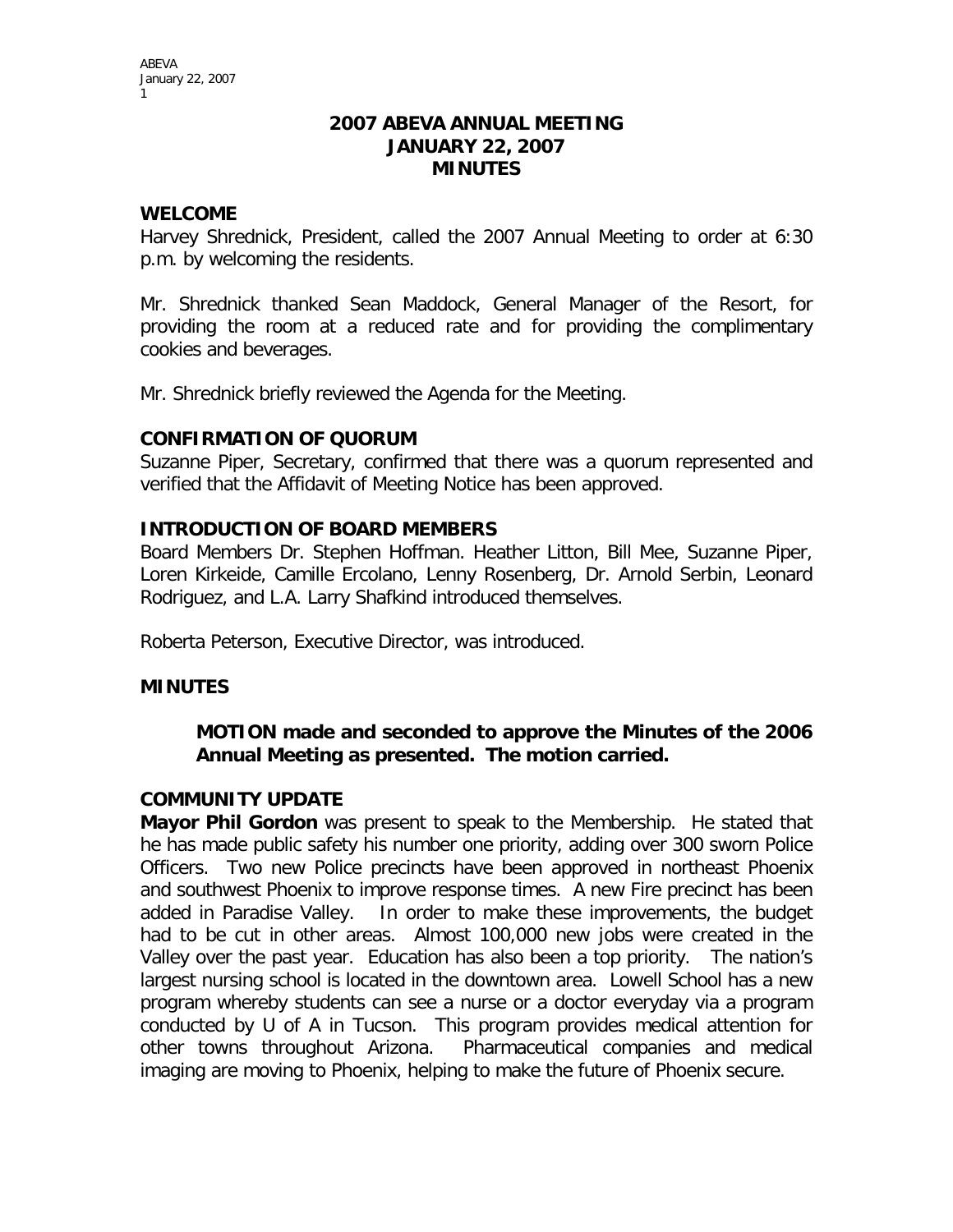Mr. Gordon introduced Mark DeSimone, the new State Representative, who spoke briefly to the Membership.

**Greg Stanton, Councilman, City of Phoenix,** spoke to the Membership, thanking them for their patience during ongoing construction in the area. Recent zoning cases have resulted in better "branding" for the area. A new water system will be built for the area in an effort to improve water pressure. In the recent bond election a new precinct building was approved for the Squaw Peak Precinct. The Resort has approached the City with a request for a new spa; public meetings should be starting soon. There has been no request for new rooms.

There was a question about the Light Rail System. Phase I will be open at the end of 2008, beginning at Spectrum Mall, going south to Camelback, east to Central, and south to Washington/Jefferson, east to Tempe. Future phases will be going north and west.

There was a question about security in the under-bridge. The area will be very well lit with sunlight during the day and wall lighting at night.

**Jenny Bush, Engineering Alliance,** spoke about the Camelback Underpass. She passed around boards showing the phases of construction. More information can be found on the website. **Donna Isaac, Public Art Project Manager,** spoke to the Membership about the design and artistic concepts of the underpass, displaying boards showing what the underpass will look like. The pattern of the terrazzo carpet will be comprised of fifteen colors. Work should begin approximately the second week in February with completion anticipated by the end of March.

**Scott Nelson, Westcor Assistant Vice President of Development,** spoke about improvements in Biltmore Fashion Park. He indicated that Westcor is extremely pleased with the underpass and they are happy to be a part of that effort. He stated that it is the intent of Westcor to improve the retail space in the area. Phase II will include the introduction of two mid-rise towers, with one being residential. As of this date, no timeframe has been established.

In response to a question from the floor, Mr. Nelson stated that a mid-rise building can go up to 165 feet, possibly 11 to 13 floors. Retail will be at-grade with mixed-use components above that.

Also in response to a question from the floor, Mr. Nelson stated that the intent is to provide a one-of-a-kind shopping experience. Retailers will not be announced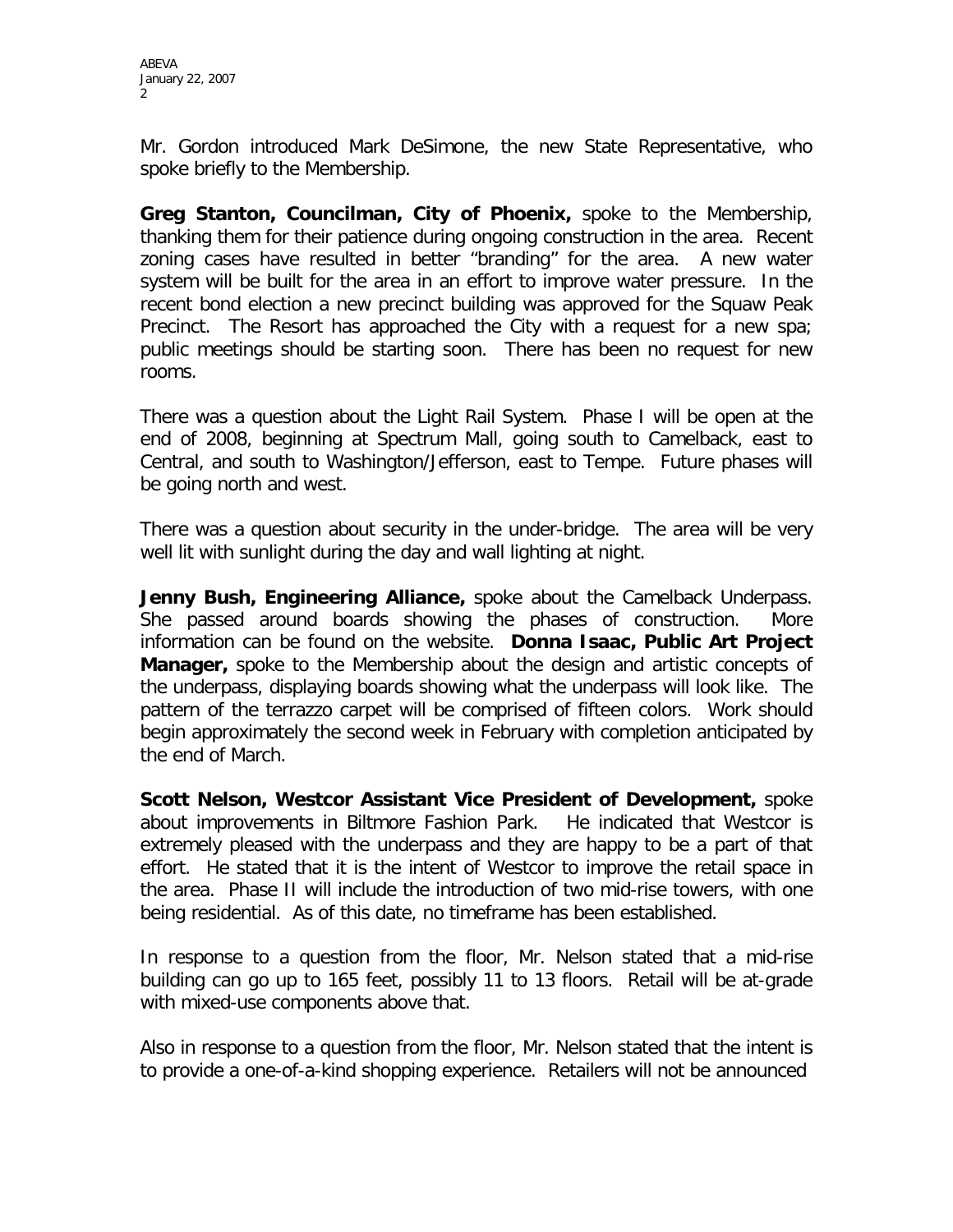until they have signed, however one new retailer is Calypso which is luxury boutique-oriented.

There was a question about the approximate demolition/construction timeframe for the east end. Occupancy would be expected around spring 2010.

#### **ASSOCIATION REMARKS**

Mr. Shrednick reported on the following:

- **Finances:** Operational expenses and Reserve expenses are doing well; there has been no need for an increase in the Association dues.
- **Landscaping/Architecture:** Pictures of projects accomplished in the past year were available for review.
- **Safety and Security:** This is a major concern for the community, with security provided by the roving patrols.
- **Relationships with Various Organizations:** The Association meets with the Resort on a quarterly basis. They also meet regularly with the golf club, and the Biltmore Fashion Park. The Association is also involved with the Biltmore area partnership and the Camelback East Village Planning Committee.

Mr. Shrednick thanked the Board Members for their service to the community. He stated that the Association has had a great year and he looks forward to more of the same.

**Election Results:** Ms. Ercolano, Vice President, announced that four of the five Board Members whose positions expire agreed to see re-election. New Board Members for the coming year are Marsha Finberg, Heather Litton, Bill Mee, Dr. Arnold Serbin, and L.A. Larry Shafkind.

#### **TREASURERS REPORT**

Loren Kirkeide, Treasurer, reported that there will be no increase in Association fees. As of year-end there was \$463,323.00 in the Association's Reserves. Looking forward to 2025 there are significant upcoming paving expenses. In looking at the Association's financial position it has been estimated that the Association should fall below \$100,000.00.

#### **EXECUTIVE DIRECTORS REPORT**

Roberta Peterson reported that one of major amenities is the roving guard. They complete nine tours per day, eight on the weekends. There were 4,940 incident reports in the past year, a substantial increase over the previous year due in part to more sub associations asking the patrol to monitor and tag cars parking the streets overnight.